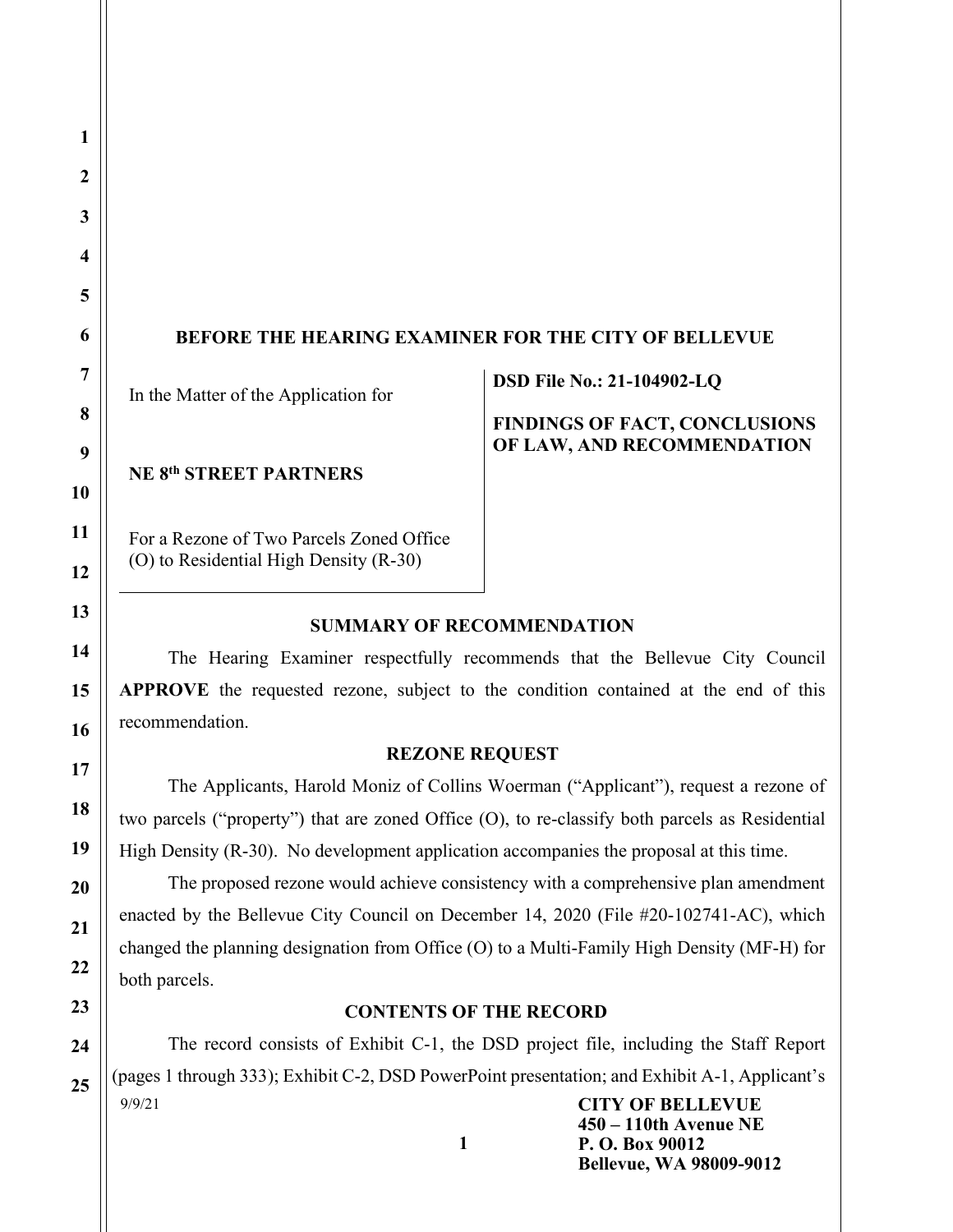public letter of support with two attachments. The record also includes the audio recording of the virtual public hearing held August 26, 2021 at 6:00 p.m. The Examiner heard one witnessthe land use planner assigned to the application from DSD, Ms. Carol Orr. The Applicant attended the hearing and submitted an exhibit, but no witnesses testified. No members of the public attended the hearing or commented on the proposed rezone. There are no Parties of Record registered for this proposal.

#### **PROCEDURE**

1. Decision Process.

 A rezone application is a Process III decision governed by Land Use Code ("LUC") 20.35.030. The Hearing Examiner is responsible for holding a public hearing and making a recommendation to the City Council. The City Council makes the final decision on behalf of the City.

The proposal is within the jurisdictional boundaries of the East Bellevue Community Council. After the City Council makes a decision on the project, the East Bellevue Community Council will review the decision of the City Council pursuant to LUC 20.35.450(A).

2. Public Notice and Process Prior to Public Hearing.

 A Notice of Application was published in the City of Bellevue's Weekly Permit Bulletin on May 20, 2021. Notice was mailed to taxpayers and occupants within 500 feet of the property and those on the list to receive the Weekly Permit Bulletin regularly every week. Two (2) onesided Public Information Signs were installed along NE  $8<sup>th</sup>$  Street on the same date. Exhibit C-1 at 134.

Because this proposal falls within the jurisdiction of the East Bellevue Community Council ("EBCC"), the public meeting for the project was combined with an EBCC courtesy hearing. Notice of Application included notice of the Public Meeting and EBCC courtesy hearing, which was held virtually at 6:00 p.m. on June 1, 2021. Because the public meeting was held during a regularly scheduled EBCC monthly meeting, there were members of the public present. However, no questions were posed to the City or to the applicant during the public comment portion of that meeting regarding this project. Exhibit C-1 at 134.

 The Development Services Department ("DSD") published a recommendation of approval with conditions on August 5, 2021. Exhibit C-1at 127-137 with attachments. For

9/9/21

CITY OF BELLEVUE 450 – 110th Avenue NE P. O. Box 90012 Bellevue, WA 98009-9012

1

2

3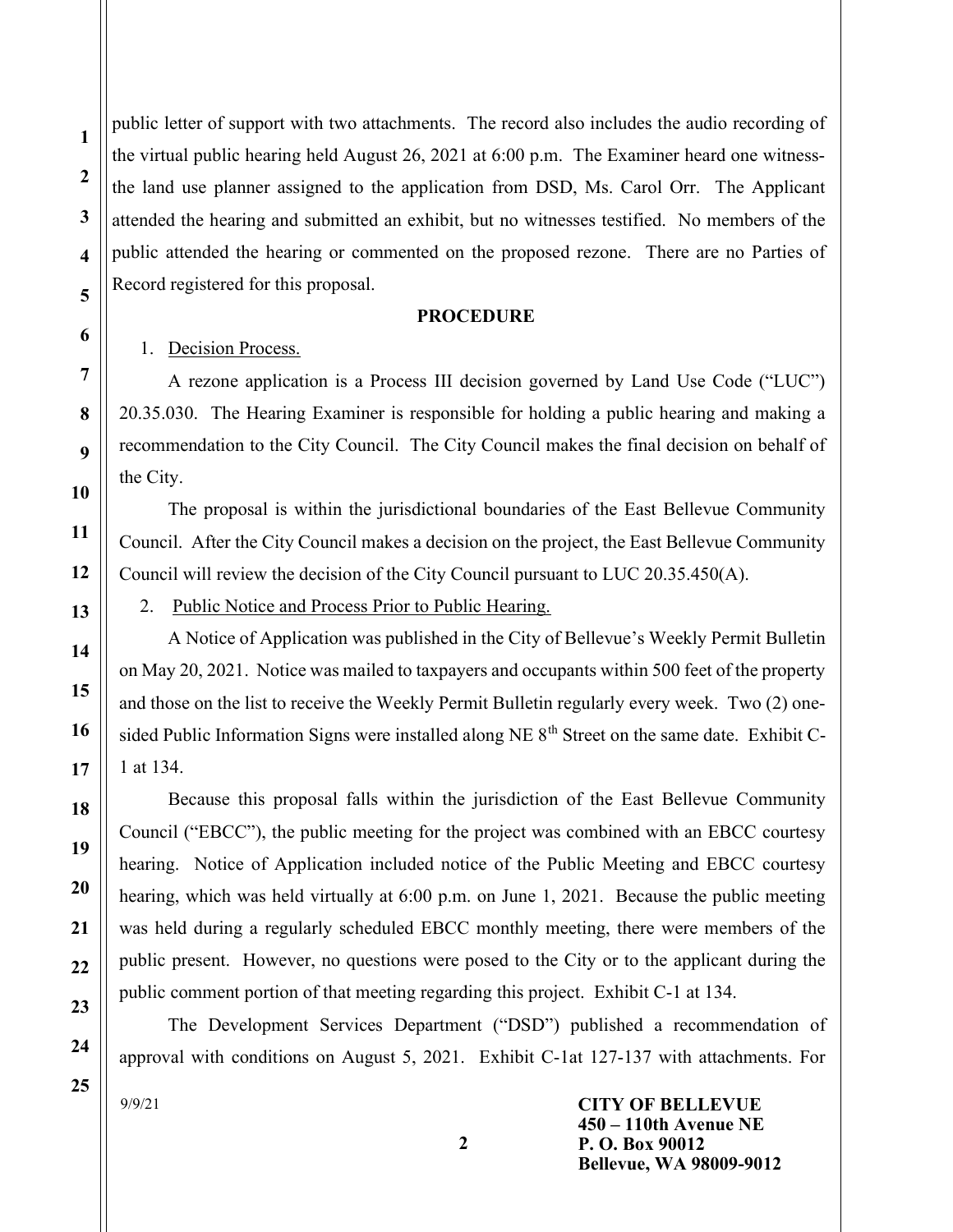compliance with the State Environmental Policy Act ("SEPA"), the Department relied on a Determination of Non-Significance ("DNS") issued on October 8, 2020 for the previously approved Comprehensive Plan Amendment (File #20-102741-AC) on the project pursuant to BCC Chapter 22.02. Exhibit C-1 at 134.

3. Public Hearing Before the Hearing Examiner.

 After appropriate public notice, the Hearing Examiner held a virtual public hearing on August 26, 2021 at 6:00 p.m. The Applicant was represented by Jessica Roe, attorney from McCullough Hill Leary, P.S. The Department was represented by Carol Orr, Associate Land Use Planner. Ms. Orr made a presentation at the public hearing, which was admitted into the record as Exhibit C-2. No other witnesses testified.

 The Applicant provided a public comment letter with a presentation on the proposal placed in the record as Exhibit A-1. The Applicant also provided a corrected legal description of the properties that are the subject of this proposal, as Attachment 2 to Exhibit A-1. No witnesses were presented by the Applicant.

 The Hearing Examiner opened public testimony on the record and asked that any persons in attendance wishing to testify identify themselves. No one did so. There was one caller identified only by telephone number, other than persons associated with the Department and the Applicant. The Examiner specifically inquired whether that individual would like to testify. There was no reply by the caller.

 As required by the code, the Hearing Examiner must issue his or her recommendation or decision within 10 working days of the hearing.

4. Procedural Findings Should be Considered Findings of Fact.

For purposes of this recommendation, the information set forth in this section should be considered to be Findings of Fact.

### FINDINGS OF FACT

1. Comprehensive Plan Amendment Adopted in 2020.

On December 14, 2020, the Bellevue City Council enacted a Comprehensive Plan Amendment ("CPA") (File # 20-102741-AC) to designate the parcels Multi-Family High Density (MF-H). The zoning was not changed at that time, however, and the property continues

3

9/9/21

25

#### CITY OF BELLEVUE 450 – 110th Avenue NE P. O. Box 90012 Bellevue, WA 98009-9012

1

2

3

4

5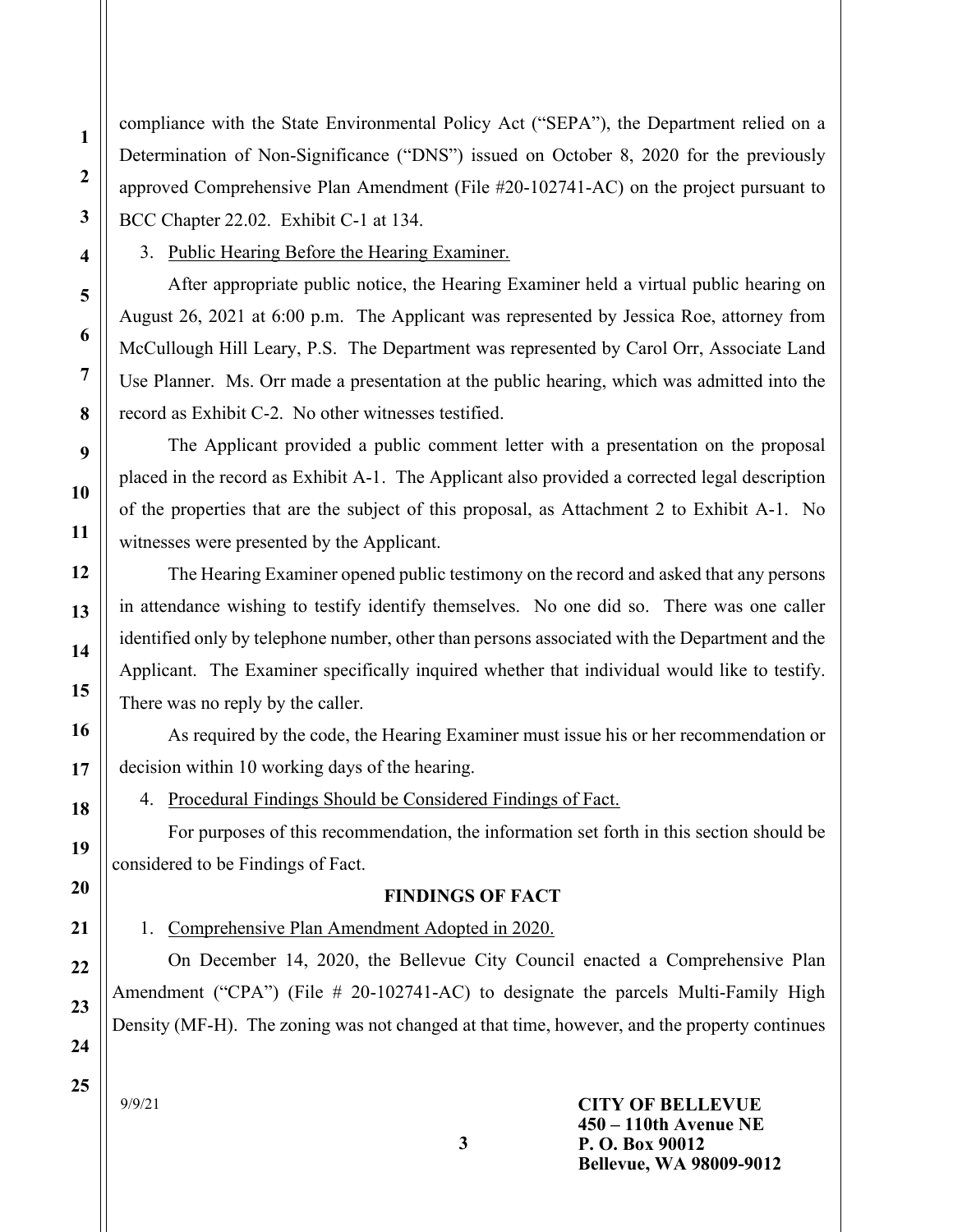to be zoned Office (O), a zoning classification that is inconsistent with the new plan designation adopted in the CPA.

2

1

3

4

5

6

7

8

9

10

11

12

13

14

15

16

17

18

19

20

21

22

23

24

25

## 2. Rezone Proposed to Make Zoning Consistent with Comprehensive Plan.

The Applicant is proposing a rezone for the property to bring the zoning classification for the properties into conformance with the comprehensive plan designation. The new zoning classification for the properties would be Residential High Density (R-30), bringing the zoning into consistency with the Comprehensive Plan. Although there is no development application before the Hearing Examiner, the new zoning classification would allow multi-family development.

3. Site Description.

The two subject properties are  $0.93$  acres in size  $(40,570)$  square feet)<sup>1</sup> and are located within the Wilburton/NE 8<sup>th</sup> Street Subarea. The properties are on the south side of NE 8th Street, approximately 800 feet to the west of the intersection of NE  $8<sup>th</sup>$  Street and 140<sup>th</sup> Avenue NE. Currently the western property, 13635 NE  $8<sup>th</sup>$  Street, is developed with a two-story office building constructed over a screened surface level parking area. The eastern property, 13655 NE  $8<sup>th</sup>$  Street, contains a single-story commercial building housing a veterinary office. When redeveloped, both sites will continue to be accessed from NE 8<sup>th</sup> Street. As currently developed, there is vehicular access from one property to the next located behind the existing structures. Pedestrian access to both properties is currently provided by a short flight of stairs from the public sidewalk at a location approximately midway between the two parcels. Mature landscaping with trees, shrubs, and groundcovers is present along the street frontage.

4. Existing Development in the Immediate Vicinity.

Low-rise, multi-family residential buildings border the subject properties on the west, east and south. A low-rise multi-family project is located to the north of the subject properties on the north side of NE  $8<sup>th</sup>$  Street. The subject properties are located to the east of the Puget Sound Energy power line easement and north of the Glendale Golf Course.

<sup>1</sup> 13655 NE 8<sup>th</sup> Street is 18,933 square feet and 13635 NE 8<sup>th</sup> Street is 21,637 square feet. Please note that the Staff Report, Exhibit C-1, at p. 129, paragraph 1.A, incorrectly reports the property to be .89 acres or 39,180 square feet in size  $(17,357)$  square feet + 21, 643 square feet).

9/9/21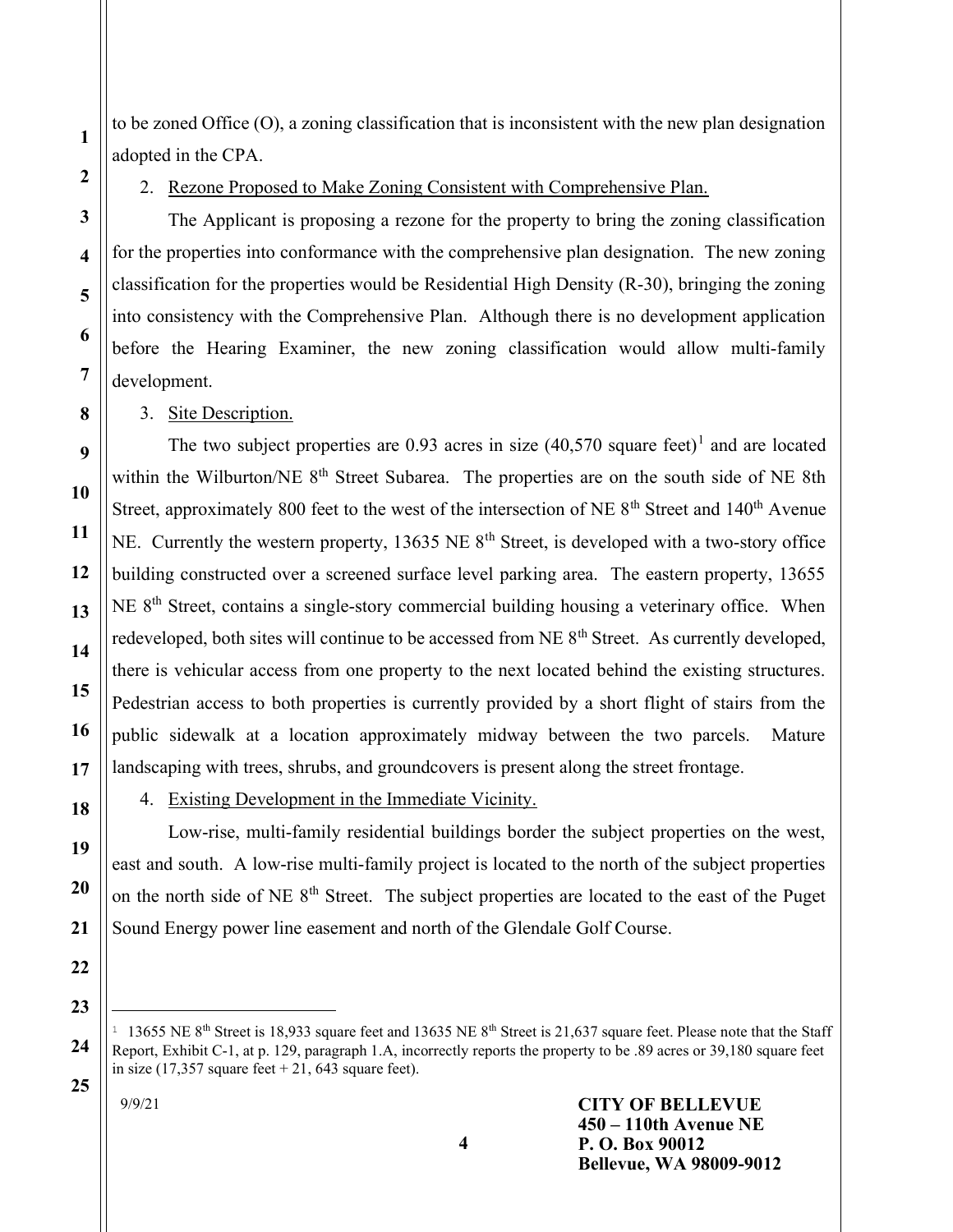#### 5. Existing Development in the Larger Vicinity.

The two parcels are surrounded on all sides by residential high density R-30 zoning and development. In the larger vicinity and beyond surrounding the residential high density R-30 zoning is a neighborhood business parcel to the east. Further to the south and west is single family residential zoning (R-2.5 and R-1). See Staff Report at p. 5.

6. Transition Overlay District.

Due to the existence of a vacant single-family zoned parcel to the south (see map on p. 7) of Staff Report, Exhibit C-1 at 133), the properties are subject to Transition Area Design Standards. Should the vacant single- family parcel be developed with a legally established nonresidential use, the Transition Area Design District requirements would no longer apply. The intent of the Transition Overlay District is to soften the impact of more intense development on the neighboring parcel, and provide a more compatible transition between different zoning districts. The Transition Overlay District creates height incentives for such amenities as underbuilding parking, a pitched-roof form, or a roof free of mechanical equipment.

7. Utilities.

DSD conducted a technical review of the rezone proposal, recognizing that no development is yet proposed. For utilities, no impacts to water supply or drainage are expected. With respect to sewage capacity, there are known capacity issues downstream of the site. Assuming the site is developed at maximum density, the additional peak flow could exacerbate this downstream capacity issue. Further analysis will be required during any future development application to determine if upsizing or mitigation is necessary to allow for adequate capacity.

8. Transportation.

Future development as a result of the grant of this rezone proposal may result in additional vehicle trips generated but is not expected to result in a significant traffic or transportation impact. The mitigation required for any future development proposal will address potential rezone impacts as well.

9. SEPA.

DSD issued a non-project SEPA Determination of Non-Significance (DNS) on the Comprehensive Plan Amendment for the properties, File #20-102741-AC on October 8, 2020. The current rezone proposal is substantively the same proposal reviewed during the

9/9/21

CITY OF BELLEVUE 450 – 110th Avenue NE P. O. Box 90012 Bellevue, WA 98009-9012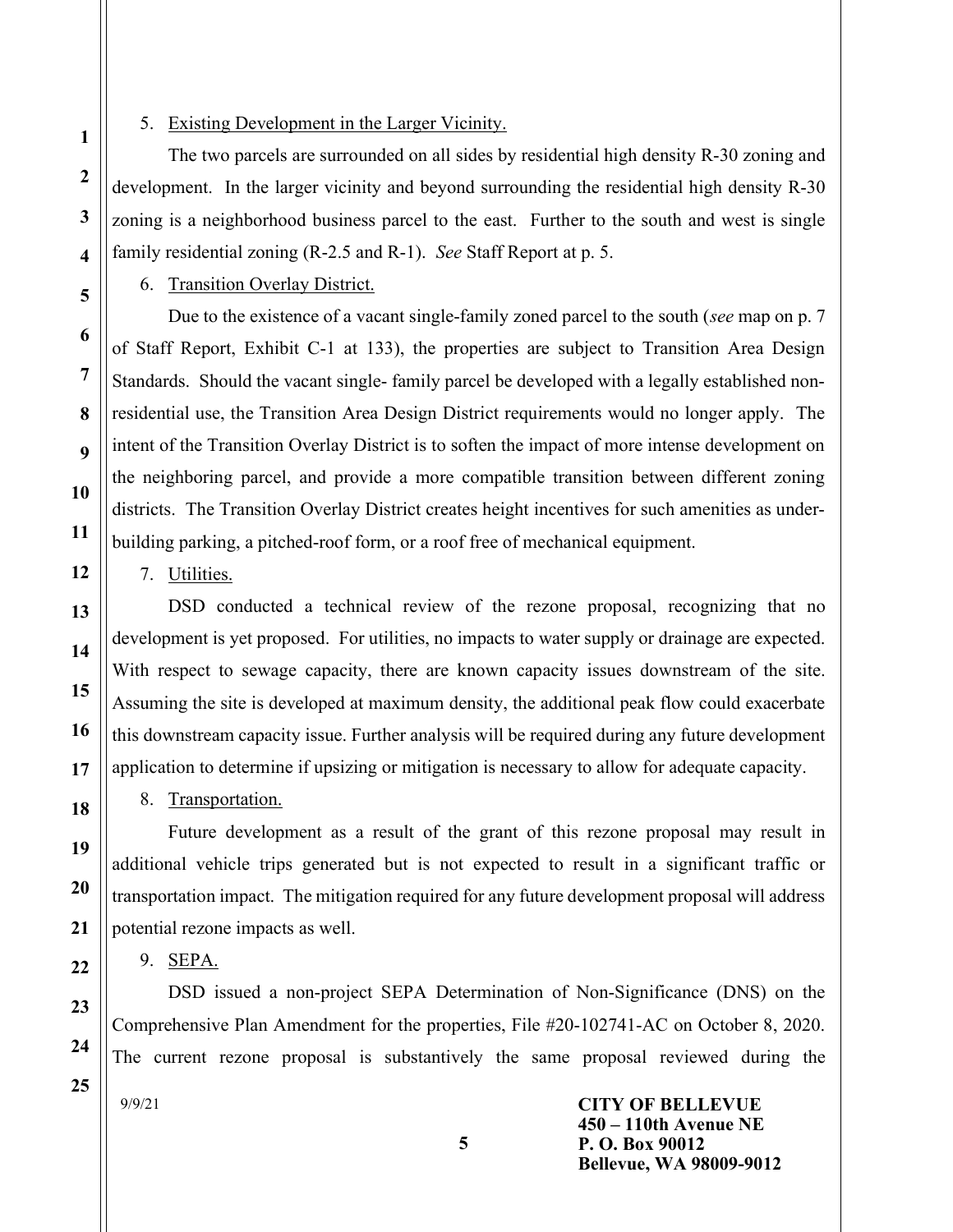Comprehensive Plan Amendment; DSD determined that no new information, regulatory changes, or changes to the proposal would necessitate additional review of potential environmental impacts. Accordingly, DSD adopted the SEPA determination for the Comprehensive Plan Amendment to address the rezone, as permitted under WAC 197-11-600  $(4)(a)$ .

10. Public Hearing.

The open record public hearing was convened on this rezone application on August 26, 2021 at 6:00 p.m. The hearing was conducted virtually due to the restrictions resulting from the coronavirus pandemic. Represented at the hearing were the Applicant and the Department. No members of the public attended, testified, or submitted comments in writing.

11. Legal Description.

The Applicant requested that the legal description for the parcels be incorporated into this record, and there was no objection to that request by DSD. Accordingly, the following legal description, supplied by the Applicant as Attachment 2 to Exhibit A-1 is adopted in these findings of fact:

1

2

3

4

5

6

7

8

9

10

11

12

13

14

15

16

17

18

19

20

22

23

24

#### LEGAL DESCRIPTION

Parcel 342505-9246: LOT 1, CITY OF BELLEVUE SHORT PLAT NO. CSPSE - 89-6563, RECORDED SEPTEMBER 24, 1991 UNDER RECORDING NO. 9109249008, IN THE OFFICIAL RECORDS OF KING COUNTY, WASHINGTON.

Parcel 342505-9103: LOT 2, CITY OF BELLEVUE SHORT PLAT NO. CSPSE - 89-6563, RECORDED SEPTEMBER 24, 1991 UNDER RECORDING NO. 9109249008, IN THE OFFICIAL RECORDS OF KING COUNTY, WASHINGTON.

12. Any finding of fact which is a conclusion law herein is hereby adopted as such, and vice versa.

#### CONCLUSIONS OF LAW

1. The Hearing Examiner has jurisdiction over this application. Under LUC 20.35.340.A,

21 the following recommendation criteria apply:

> The Examiner shall recommend approval or approval with conditions or modification if the applicant has demonstrated that the proposal complies with the applicable decision criteria of the Bellevue City Code. The applicant carries the burden of proof and must demonstrate that a preponderance of the evidence supports the conclusion that the application merits approval or approval with

25

9/9/21

CITY OF BELLEVUE 450 – 110th Avenue NE P. O. Box 90012 Bellevue, WA 98009-9012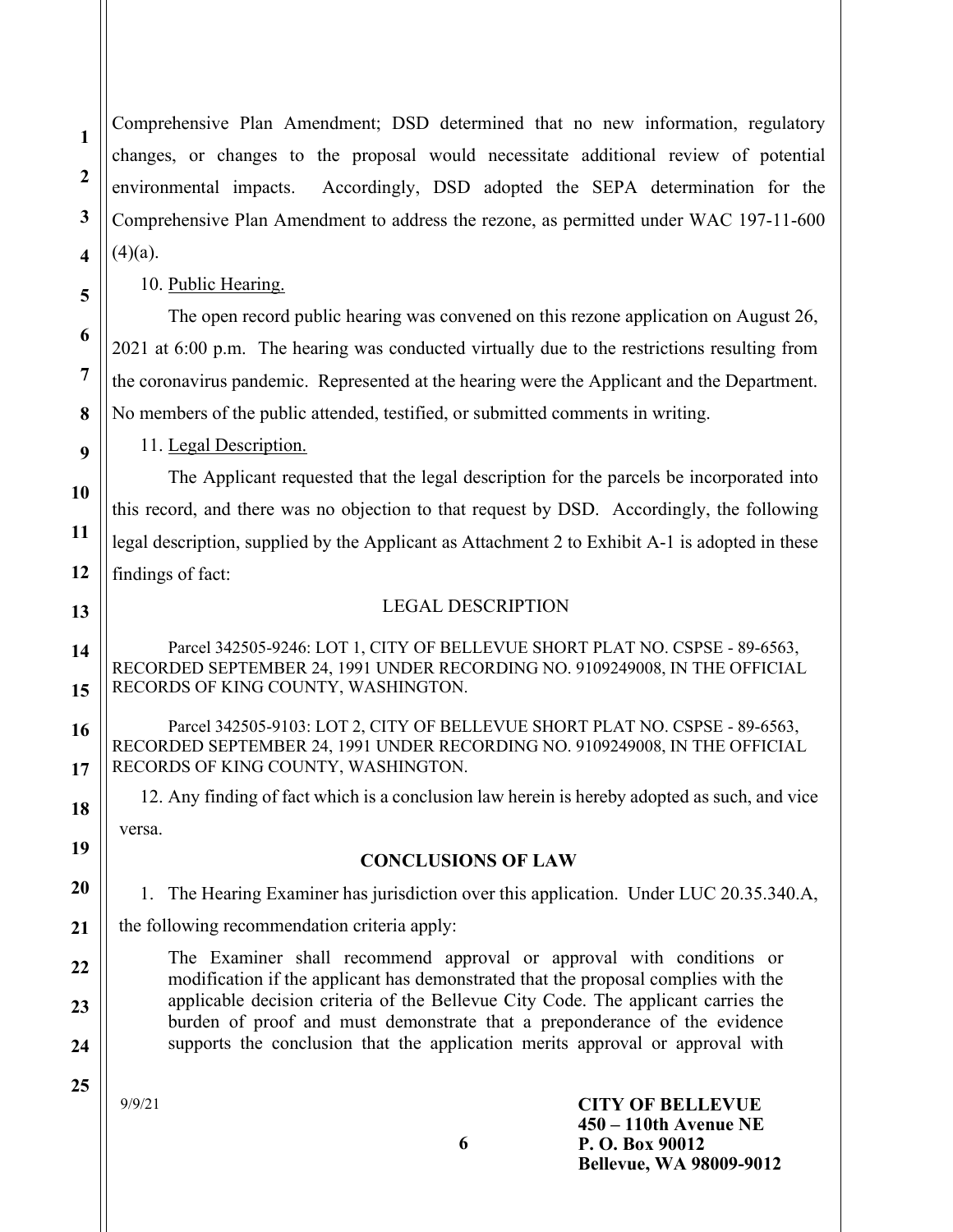| 1                | modifications. In all other cases, the Hearing Examiner shall recommend denial of<br>the application.                                                                                      |
|------------------|--------------------------------------------------------------------------------------------------------------------------------------------------------------------------------------------|
| $\boldsymbol{2}$ | 2. Under LUC 20.35.340.C, the Hearing Examiner may include conditions to ensure the                                                                                                        |
| $\mathbf{3}$     | proposal conforms to the relevant decision criteria.                                                                                                                                       |
| 4                | 3. LUC 20.35.340.D provides the relevant requirements for the Hearing Examiner's                                                                                                           |
| 5                | recommendation to the City Council:                                                                                                                                                        |
| 6                | D. Written Recommendation of the Hearing Examiner. The Hearing Examiner                                                                                                                    |
| 7                | shall within 10 working days following the close of the record distribute a written<br>report including a recommendation on the public hearing. The report shall contain<br>the following: |
| 8                |                                                                                                                                                                                            |
| 9                | 1. The recommendation of the Hearing Examiner; and                                                                                                                                         |
| <b>10</b>        | 2. Any conditions included as part of the recommendation; and                                                                                                                              |
| <b>11</b>        | 3. Findings of facts upon which the recommendation, including any<br>conditions, was based and the conclusions derived from those facts; and                                               |
| 12               | 4. A statement explaining the process to appeal the recommendation of the                                                                                                                  |
| 13               | Hearing Examiner; and                                                                                                                                                                      |
| 14<br>15         | 5. The date on which the matter has been scheduled for consideration by the<br>City Council and information on how to find out whether the Examiner's<br>recommendation has been appealed. |
| 16               | 4. A property may be rezoned if the proposal meets the criteria contained in LUC                                                                                                           |
| 17               | 20.30A.140:                                                                                                                                                                                |
|                  | A. The rezone is consistent with the Comprehensive Plan; and                                                                                                                               |
| 18               | B. The rezone bears a substantial relation to the public health, safety, or welfare;                                                                                                       |
| 19               | and                                                                                                                                                                                        |
| 20               | C. The rezone is warranted in order to achieve consistency with the                                                                                                                        |
| 21               | Comprehensive Plan or because of a need for additional property in the proposed<br>district land use classification or because the proposed zoning classification is                       |
| 22               | appropriate for reasonable development of the subject property; and                                                                                                                        |
| 23               | D. The rezone will not be materially detrimental to uses or property in the<br>immediate vicinity of the subject property; and                                                             |
| 24               | E. The rezone has merit and value for the community as a whole.                                                                                                                            |
| 25               | <b>CITY OF BELLEVUE</b><br>9/9/21                                                                                                                                                          |
|                  | $450 - 110$ th Avenue NE<br>7<br>P. O. Box 90012<br><b>Bellevue, WA 98009-9012</b>                                                                                                         |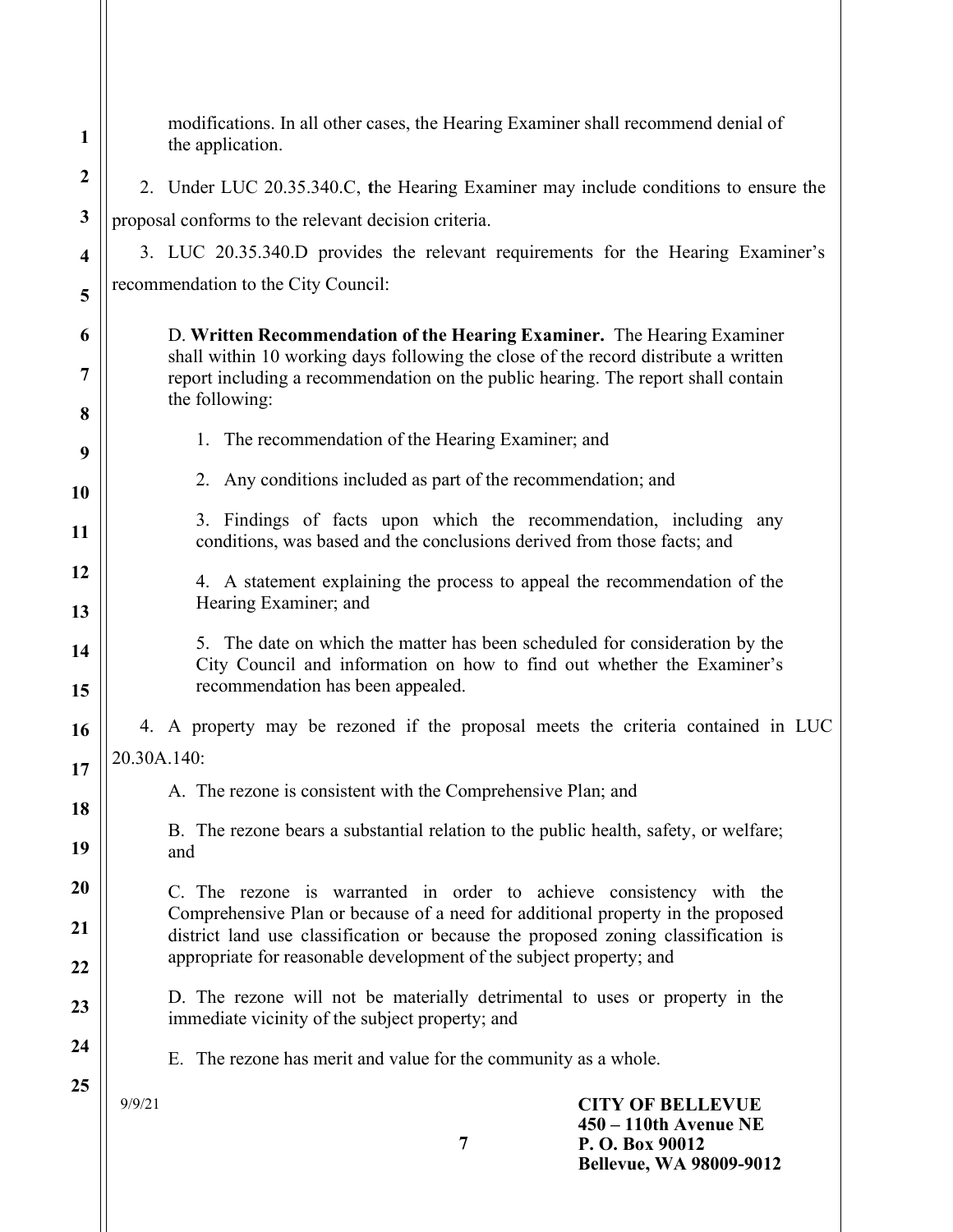5. The Staff Report has documented how the proposal meets the requirements for rezone approval and the Hearing Examiner incorporates the discussion contained in Exhibit C-2 at 9- 10 (Exhibit C-1 at 135-36) by reference in its entirety as a part of this recommendation. In addition, the Hearing Examiner adds the following conclusions, corresponding to the rezone criteria A- E as identified in Conclusion 4:

A. The rezone will bring the zoning into consistency with the Comprehensive Plan, as required by the Washington State Growth Management Act. The proposed rezone is consistent with Policy LU-6, LU-15, LU-16, and HO-1l, as detailed in the staff report at p. 9 (Exhibit C-1 at 135). These policies encourage the development of additional multi-family housing in areas already developed with the same housing type, and particularly in locations such as this one that provide excellent access to a major transit corridor, NE 8<sup>th</sup> Street, where rapid transit is readily available. This rezone furthers the Growth Management Act Goal 1: Urban growth. Encourage development in urban areas where adequate public facilities and services exist or can be provided in an efficient manner. RCW 36.70A.020(1).

B. The rezone proposal bears a substantial relation to the public, health, safety, and welfare, as it is consistent with the Comprehensive Plan and the Growth Management Act.

C. The City Council has already made the determination that this parcel should be designated as Multi-Family High (MF-H). This rezone will simply change the zoning classification so that the zoning is consistent with the Comprehensive Plan designation.

D. There is no evidence in the record suggesting the rezone will be materially detrimental to uses or property in the immediate vicinity of the subject property; to the contrary, the evidence in the record indicates that the rezone will foster consistency with other uses and property within the immediate vicinity and allow for the provision of more needed housing along a transit-oriented corridor in an area already developed with multi-family housing; and

E. The rezone has merit to the community as a whole, in that it furthers the goals of the Growth Management Act found at RCW 36.70A.020, including but not limited to: Goal 1, which encourages urban growth in urban areas where services are available; Goal 2, which encourages communities to reduce sprawl; and Goal 3, which encourages efficient multi-modal transportation systems.

9/9/21

CITY OF BELLEVUE 450 – 110th Avenue NE P. O. Box 90012 Bellevue, WA 98009-9012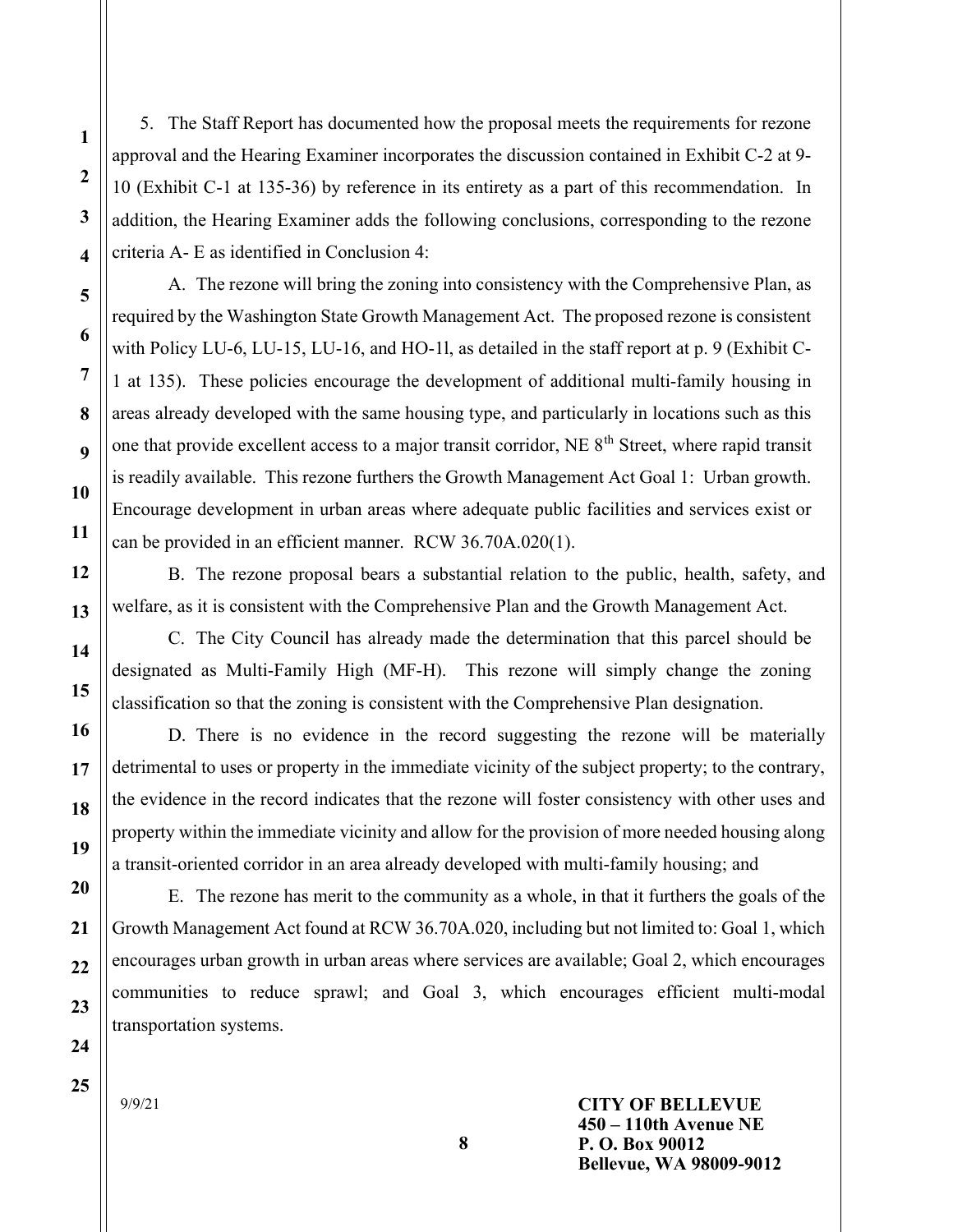| 1                | 6. Based on the evidence in the record, the Applicant has met its burden to show that the                                                                  |
|------------------|------------------------------------------------------------------------------------------------------------------------------------------------------------|
|                  | rezone application should be approved.                                                                                                                     |
| $\boldsymbol{2}$ | 7. Any conclusion herein which may be deemed a finding is hereby adopted as such.                                                                          |
| 3                | <b>RECOMMENDATION</b>                                                                                                                                      |
| 4                | The Hearing Examiner RECOMMENDS APPROVAL of the rezone to the Bellevue                                                                                     |
| 5                | City Council with the following condition:                                                                                                                 |
| 6                | Approval of this Rezone does not constitute an approval of any Land Use<br>Entitlement review, or any other ancillary permits that may be required for the |
| 7                | design and construction of any proposed development or improvements on the<br>rezone site.                                                                 |
| 8                | DONE, this 9 <sup>th</sup> day of September, 2021.                                                                                                         |
| 9                |                                                                                                                                                            |
| 10               | Burbara, D. Elslechman                                                                                                                                     |
| 11               | Barbara Dykes Ehrlichman<br>Hearing Examiner                                                                                                               |
| 12               |                                                                                                                                                            |
| 13               |                                                                                                                                                            |
| 14               |                                                                                                                                                            |
| 15               |                                                                                                                                                            |
| 16               |                                                                                                                                                            |
| 17               |                                                                                                                                                            |
| 18               |                                                                                                                                                            |
| 19               |                                                                                                                                                            |
| 20               |                                                                                                                                                            |
| 21               |                                                                                                                                                            |
| 22               |                                                                                                                                                            |
| 23               |                                                                                                                                                            |
| 24               |                                                                                                                                                            |
| 25               |                                                                                                                                                            |
|                  | <b>CITY OF BELLEVUE</b><br>9/9/21<br>450 - 110th Avenue NE<br>9                                                                                            |
|                  | P.O. Box 90012<br><b>Bellevue, WA 98009-9012</b>                                                                                                           |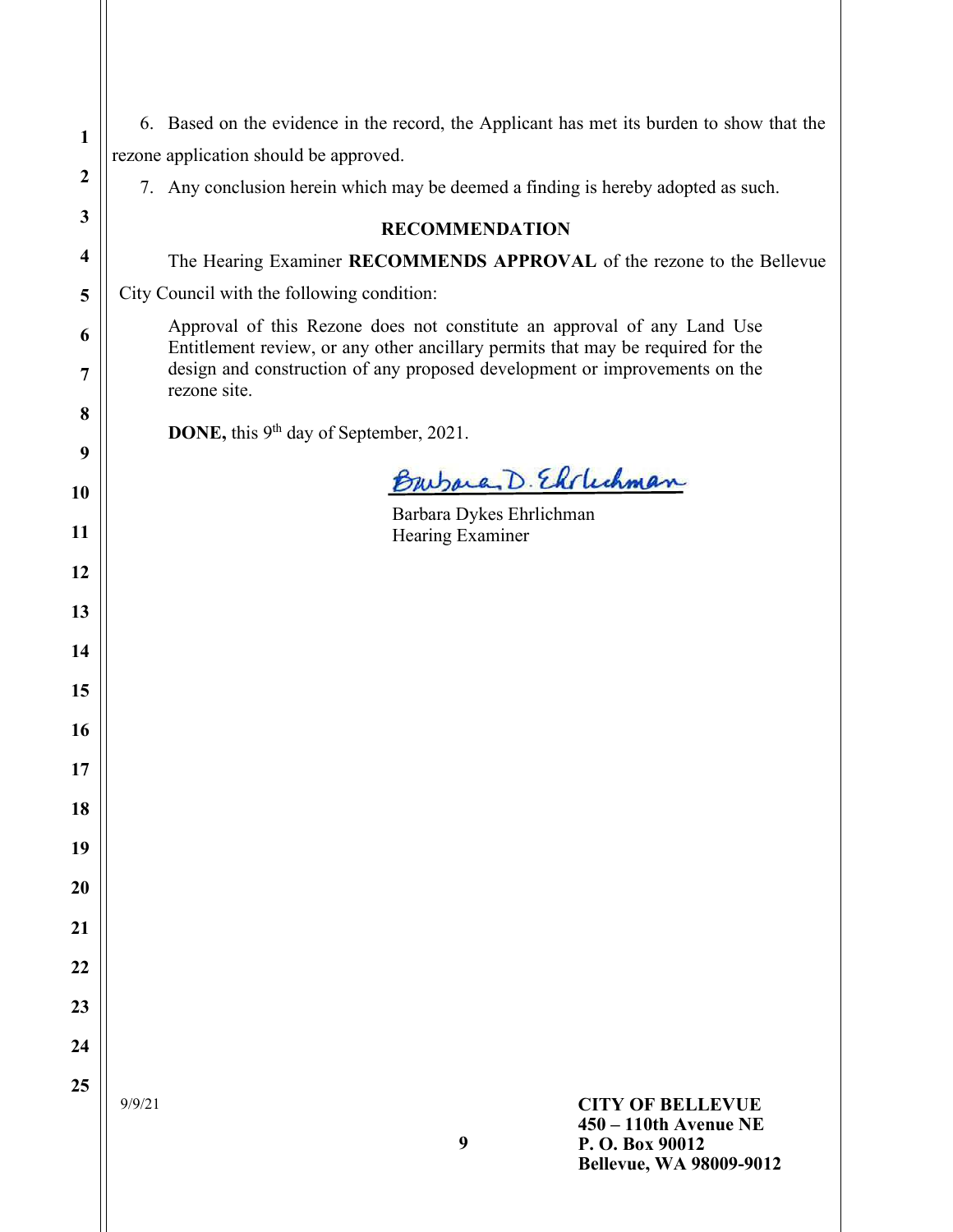### NOTICE OF RIGHT TO APPEAL

(Pursuant to Resolution No. 9473)

### RIGHT TO APPEAL-TIME LIMIT

Persons and entities identified in Land Use Code (LUC) 20.35.350, may appeal the recommendation of the Hearing Examiner to the Bellevue City Council by filing a written statement of the Findings of Fact or Conclusions of Law which are being appealed, and paying a fee, if any, as established by ordinance or resolution, no later than 14 calendar days following the date that the recommendation was mailed. The written statement must be filed together with an appeal notification form, available from the City Clerk. The written statement of appeal, the appeal notification form, and the appeal fee, if any, must be received by the City Clerk no later than 5:00 p.m. on Thursday, September 23, 2021.

### TRANSCRIPT OF HEARING-PAYMENT OF COST

An appeal of the Hearing Examiner's recommendation requires the preparation of a transcript of the hearing before the Hearing Examiner. Within thirty (30) days of the decision which is appealed from, the appellant shall order from the City Clerk, on a form provided by the Clerk, a full transcript of the hearing before the Hearing Examiner. At the time the order for transcription is placed, the appellant shall post security in the amount of One Hundred Dollars (\$100.00) for each hearing hour to be transcribed. If appellant fails to post security, the appeal shall be considered abandoned.

Additional requirements and procedures concerning appeals filed with the Council are found at Resolution 9473 and in the City of Bellevue Land Use Code.

## CITY COUNCIL CONSIDERATION

Unless appealed, this matter has tentatively been scheduled to go before the City Council on Monday, September 27, 2021 at 6:00 pm for consideration, and Monday, October 11, 2021 at 6:00 pm for final action. After (appeal deadline) Thursday, September 23, 2021, interested persons may contact the Hearing Examiner's Office at (425) 452-6934 to find out whether an appeal has been filed.

9/9/21

1

2

3

4